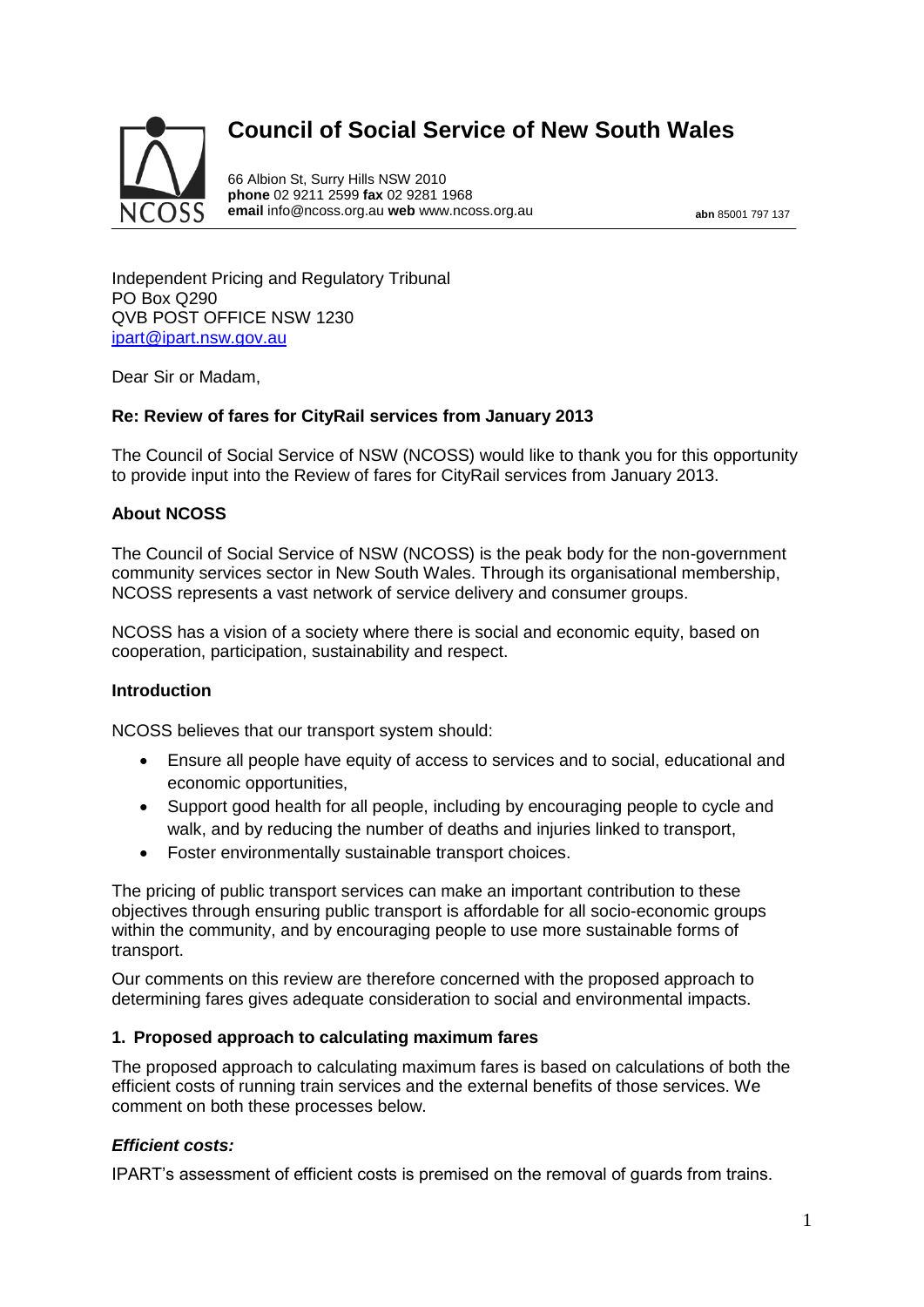In addition to providing a security function, guards play an important role in facilitating access to trains for people with disability. Where independent wheelchair access is not yet possible due to older, inaccessible infrastructure, guards should remain.

Where independent wheelchair access is not yet possible due to older, inaccessible infrastructure, guards should remain.

## *External benefits:*

Currently, the assessment of the external benefits associated with railway passenger services only considers benefits that are primarily environmental – road congestion, air pollution and greenhouse gas emissions.

We acknowledge the importance of these benefits, but suggest that the social benefits resulting from public transport services should also be factored into the calculation of external benefits. Social benefits accrue to the wider community as well as to individuals. Many people who are unable to drive rely on public transport to access employment and educational opportunities, health services, and social and family networks. Where transport services are limited, so too is access to opportunity and to services. This can result in high and ongoing costs to society including the cost of unemployment and higher health costs.

The social benefits resulting from public transport services should be considered in the calculation of external benefits.

In our recent submission to IPART's Review of fares for ferry services we also noted that emerging research indicates that the costs associated with cars and roads have traditionally been under-estimated, and that public transport services have therefore been under-valued. We therefore recommend that where fare determinations are informed by an assessment of the external costs and benefits associated with the provision of a transport service, that this assessment be updated regularly to incorporate new research findings.

Where fare determinations are informed by an assessment of the external costs and benefits associated with the provision of a transport service, this assessment should be updated regularly to incorporate new research findings.

IPART also proposes taking into account the impact of patronage in adjusting the external benefits index. In recent years, growth in patronage has been significantly lower than forecast. We are concerned that adjusting the external benefits index downwards as a result may create a vicious cycle whereby lower patronage levels will lead to higher fares. This may, in turn, lead to lower patronage levels. We therefore suggest that the assessment of external benefits should be based on a reasonable level of patronage (as per the original forecasts).

The assessment of external benefits should be based on a reasonable level of patronage (as per the original forecasts).

## **2. Options for CityRail fares**

IPART is currently considering a set of pricing principles that will assist in assessing fare options and in determining maximum fares for public transport. As stated in our submission to IPART's Review of fares for ferry services, we believe that equity should be primary consideration, and that vertical equity with regard to income and social class should be prioritised.

Equity should be a primary consideration, and vertical equity with regard to income and social class should be prioritised.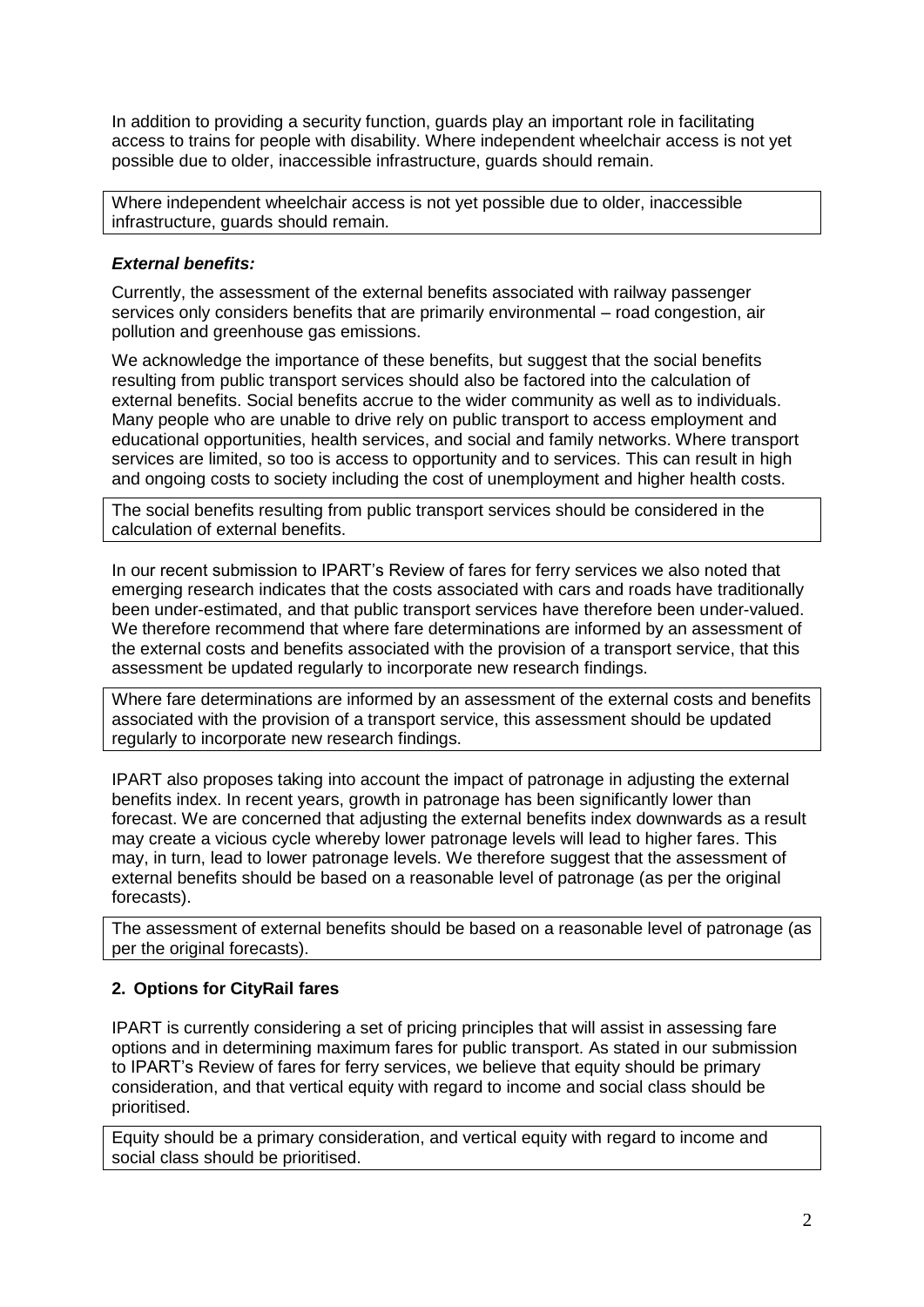We also question the principle of cost reflectivity. This is because we consider that fares should be set at a level so as to encourage modal shift and increase patronage. Given the wide geographic variation in the level of passenger services, price incentives encouraging a switch to public transport may be more important in some locations than in others. We recognise that this is primarily a policy decision for the Government. If IPART were to give consideration to the uneven distribution of the external benefits associated with railway passenger services across society, however, some variation in fares according to the level of service provision may be justified.

Fares should be set at a level so as to encourage modal shift and increase patronage

In addition, where there is no direct service between two locations, people should not be penalised for making the journey by a less direct route that covers a greater distance.

Where there is no direct service between two locations, people should not be penalised for making the journey by a less direct route that covers a greater distance.

In terms of the discounts that are applied to various ticket types, a range of travel patterns should be considered in addition to the typical commuter model. For example, people in parttime employment should also have access to the discounts associated with frequent travel. While traveltens are currently available on buses, there is no equivalent product available for train services. Similarly, people who work in insecure employment, and those who work several part-time jobs requiring travel in different directions on the train network, should have access to the same discounts rewarding regular travel by public transport as those in fulltime employment.

People in part-time employment or insecure employment should have access to the same discounts rewarding regular travel as those in full-time employment.

## **5. Conclusion**

Public transport services should be accessible and affordable to all people. Fares should also be set at a level that encourages greater use of these services. NCOSS recommends that:

- 1. Where independent wheelchair access is not yet possible due to older, inaccessible infrastructure, guards should remain.
- 2. The social benefits resulting from public transport services should be considered in the calculation of external benefits.
- 3. Where fare determinations are informed by an assessment of external costs and benefits associated with the provision of that service, this assessment should be updated regularly to incorporate new research findings.
- 4. The assessment of external benefits should be based on a reasonable level of patronage (as per the original forecasts).
- 5. Equity should be a primary consideration, and vertical equity with regard to income and social class should be prioritised.
- 6. Fares should be set at a level so as to encourage modal shift and increase patronage.
- 7. Where there is no direct service between two locations, people should not be penalised for making the journey by a less direct route that covers a greater distance.
- 8. People in part-time employment or insecure employment should have access to the same discounts rewarding regular travel as those in full-time employment.